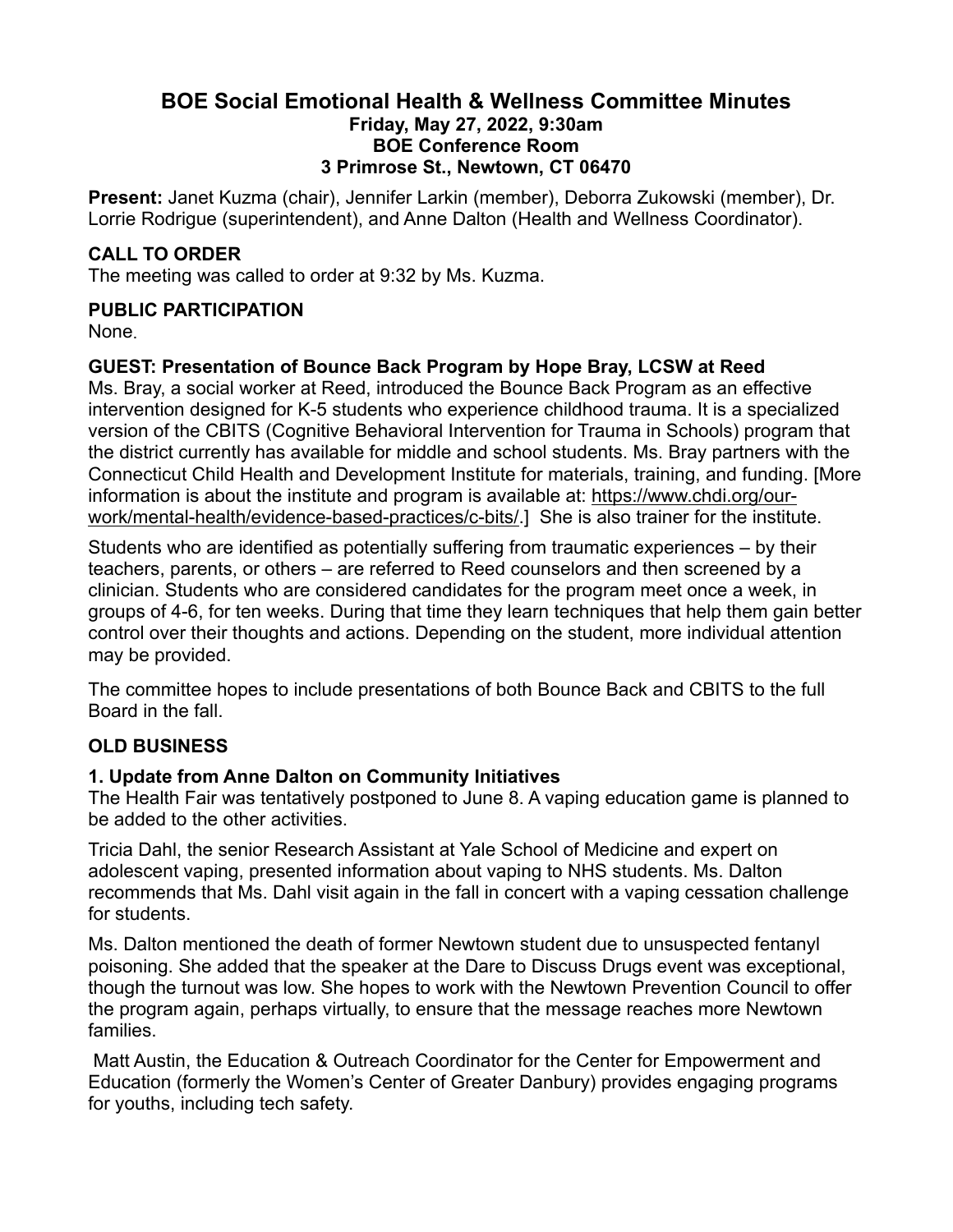There has been interest from other communities in PEAC's Kid's Corps program. An discussion about the program program will be included in a future committee meeting.

## **NEW BUSINESS**

### **1. Discussion over Anonymous Alert App & data management**

Ms. Zukowski commented that the information provided via the anonymous alert app seemed pertinent to the social emotional well being of students and asked if Ms Dalton should be a part of the effort to improve the interface and overall data collection and analysis. Ms Zukowski also expressed concerns about how one might possibly misconstrue overall results, as presented in a recent Board meeting. Dr. Rodrigue said that the PEAC DEI Committee had initiated the effort as a way to encourage students to report incidents that they might otherwise not be comfortable reporting; the app is an alternate means to notify district administrators of incidents related to bullying and harassment. Any such notifications follow the same investigation and resolution processes that prior existing methods, e.g., reports to a trusted adult, follow. The results presented to the Board were solely about the relative proportion of overall types of bullying/harassment that were reported via the app.

Ms. Larkin asked if the incidents would be included in the EduClimber system. Dr. Rodrigue answered all incidents, regardless of how they were initiated, that are deemed valid must be logged into PowerSchool. PowerSchool is capable of providing such information to EduClimber. Also, an annual report of all behavior-related incidents are sent to the State. There was also some discussion about whether such information should be reported to the Board, and if so in what manner. Ms. Zukowski added that she, as a Board member, found the information provided from the Anonymous App extremely informative from a qualitative perspective.

#### **2. Approve minutes April 22, 2022**

Ms. Zukowski moved to approve the minutes of April 22, 2022. Ms. Kuzma seconded. The motion passed unanimously.

#### **SUPERINTENDENT UPDATE**

Dr. Rodrigue said that the Connecticut State Department of Education has updated the Healthy and Balanced Living curriculum. This curriculum mirrors the CASEL core competencies used in our SEL programs including:

**Self-awareness:** The ability to accurately recognize one's own emotions, thoughts, and values and how they influence behavior. The ability to accurately assess one's strengths and limitations, with a well-grounded sense of confidence, optimism, and a "growth mindset."

**Self-management:** The ability to successfully regulate one's emotions, thoughts, and behaviors in different situations, effectively managing stress, controlling impulses, and motivating oneself. The ability to set and work toward personal and academic goals.

**Social awareness:** The ability to take the perspective of and empathize with others, including those from diverse backgrounds and cultures. The ability to understand social and ethical norms for behaviors and to recognize family, school, and community resources and supports.